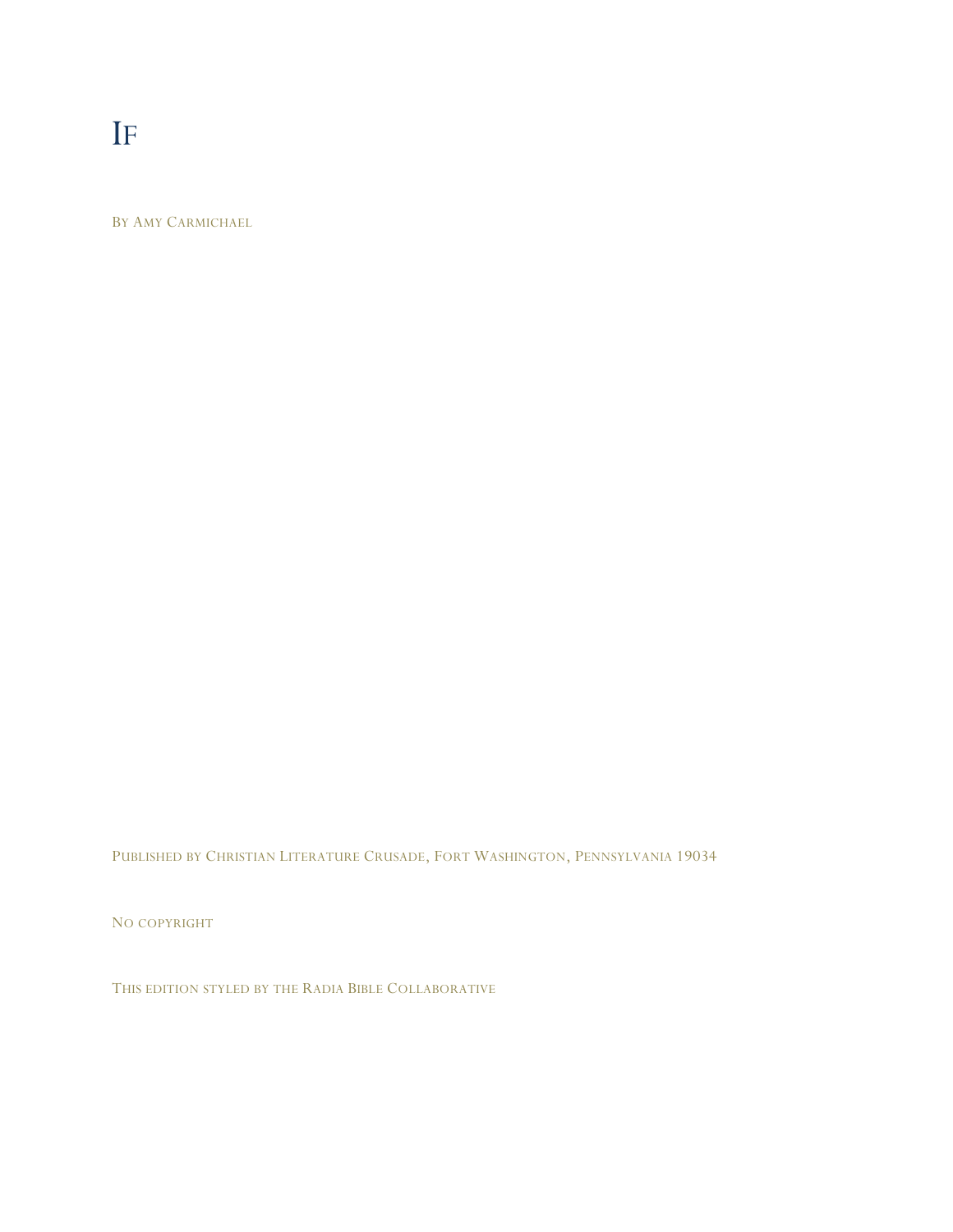# HOW "IF" CAME TO BE WRITTEN

One evening a fellow)worker brought me a problem about a younger one who was missing the way of Love. This led to a wakeful night, for the word at such times is always, "Lord, is it I?" Have I failed her anywhere? What do I know of Calvary Love? And then sentence by sentence the "If's" came, almost as if spoken aloud to the inner ear.

Next morning they were shared with another (for they had been written down in pencil in the night), and then a few others shared. After this some copies were printed on our little handpress for the Fellowship only; and that led to this booklet.

At first when it was asked for, we felt, "No, it is far too private for that." But if it can help any to understand what the life of love means and to live that life, then it is not ours to refuse.

Some of the "If's" appear to be related to pride, selfishness, or cowardice, but digging deeper we come upon an unsuspected lovelessness at the root of them all. *The pages in Part II are not meant* to be read one after the other. Perhaps only one "If" here and there may have the needed word, and, leaving the others, the reader may find something in the last pages.

And in case any true follower be troubled by the "*then I know* nothing, "I would say, the thought came in this form, and I fear to weaken it. But here, as everywhere, the letter kills. St. Paul counted the loss of all things as nothing that he might know Him whom he already knew; and the soul, suddenly illuminated by some fresh outshining of the knowledge of the love of God shown forth on Calvary, does not stop to measure how much or how little it knew of that love before. Penetrated, melted, broken before that vision of love, it feels that indeed all it ever knew was nothing, less than nothing.

It is clear, I think, that such a booklet as this is not meant for everyone, but only for those who are called to be undershepherds. And there are some of them for whom it has no word. They have already entered into that of which I have impelled to write. A.C.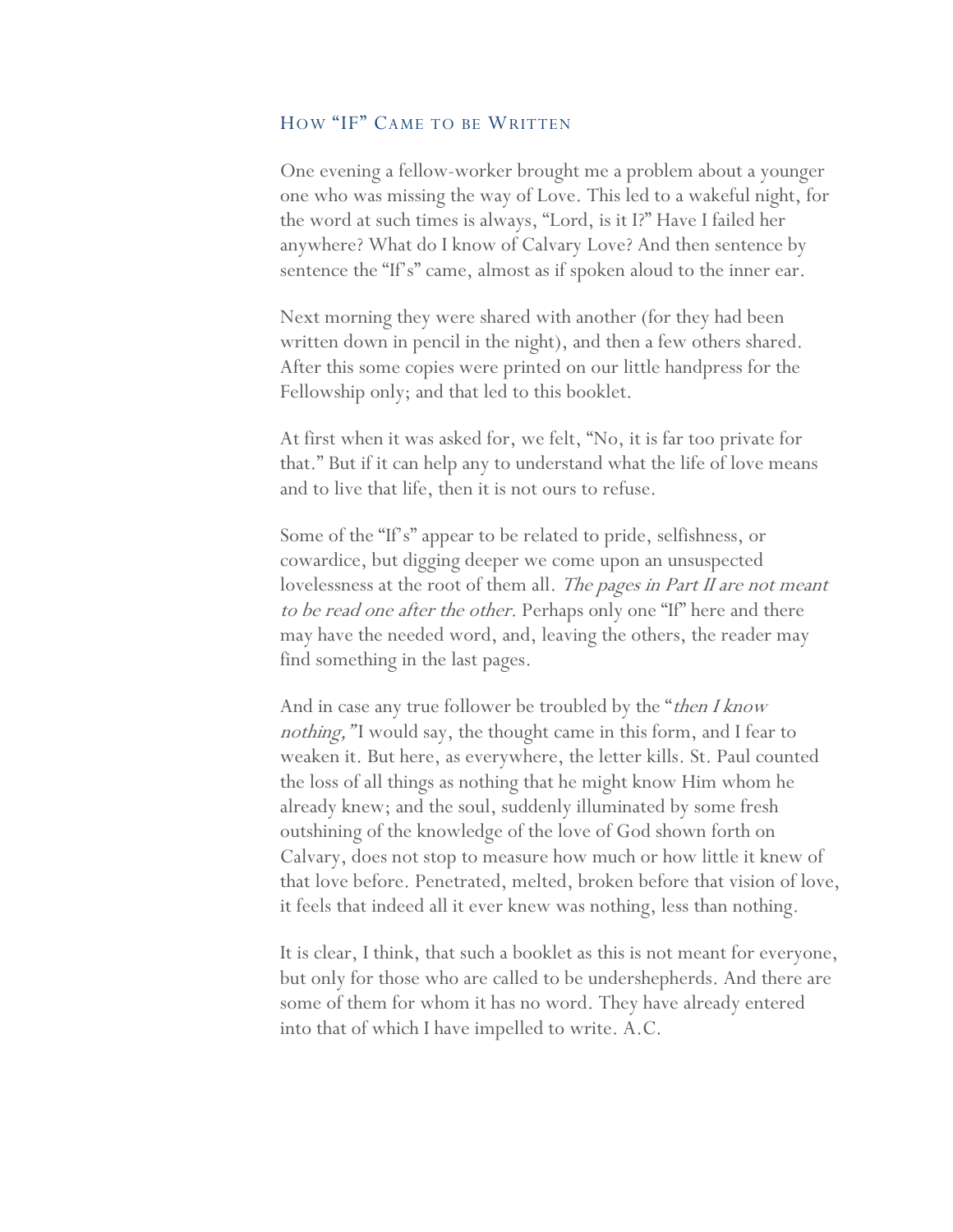### PART I

There are times when something comes into our lives which is charged with love in such a way that it seems to open the Eternal to us for a moment, or at least some of the Eternal Things, and the greatest of these is love.

It may be a small and intimate touch upon us or our affairs, light as the touch of the dawn wind on the leaves of the tree, something not to be captured and told to another in words. But we know that it is our Lord. And then perhaps the room where we are, with its furniture and books and flowers, seems less "present" than His Presence, and the heart is drawn into that sweetness of which the old hymn sings.

# **THE LOVE OF JESUS, WHAT IT IS – NONE BUT HIS LOVED ONES KNOW.**

Or it is the dear human love about us that bathes us as in summer seas and rests us through and through. Can we ever cease to wonder at the love of our companions? And then suddenly we recognize our Lord in them. It is His love that they lavish on us. O Love of God made manifest in Thy lovers, we worship Thee.

Or (not often, perhaps, for dimness seems to be more wholesome for us here, but sometimes, because our Lord is very merciful) it is given to us to look up through the blue air and see the love of God. And yet, after all, how little we see! "**THAT YE MAY BE ABLE TO COMPREHEND WHAT IS THE BREADTH AND LENGTH AND DEPTH AND HEIGHT AND TO KNOW THE LOVE OF CHRIST WHICH PASSETH KNOWLEDGE" –** the words are too great for us. What do we comprehend, what do we know? Confounded and abased, we enter into the Rock and hide us in the dust before the glory of the Majesty of love – the love whose symbol is the Cross.

And a question pierces then: What do I know of Calvary love?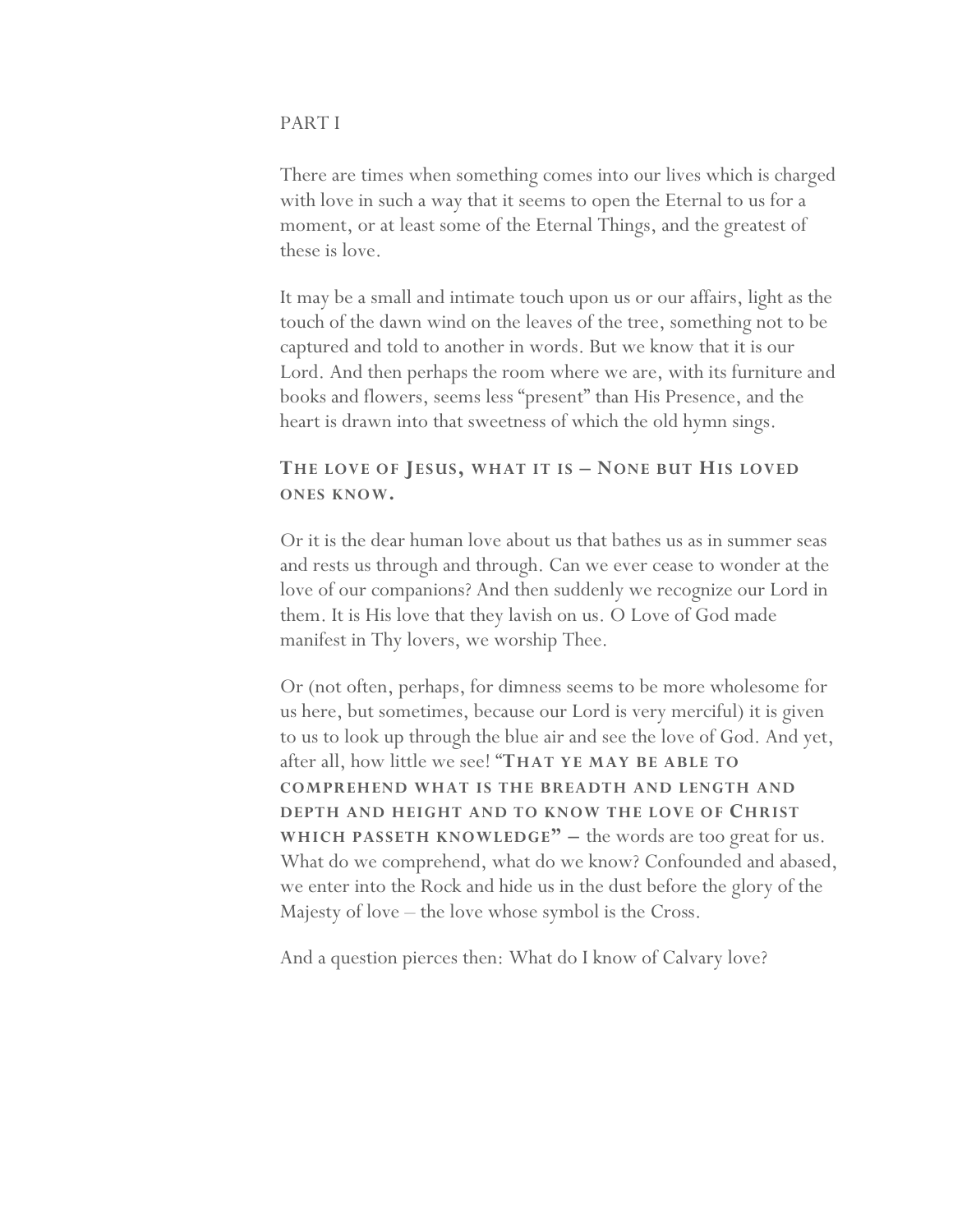# PART II

If I have not compassion on my fellow-servant even as my Lord had pity on me, then I know nothing of Calvary love.

If I belittle those whom I am called to serve, talk of their weak points in contrast perhaps with what I think of as my strong points; if I adopt a superior attitude, forgetting "Who made thee to differ? And what has thou that thou hast not received?" then I know nothing of Calvary love.

If I can easily discuss the shortcomings and the sins of any; if I can speak in a casual way even of a child's misdoings, then I know nothing of Calvary love.

If I find myself half-carelessly taking lapses for granted, "Oh, that's what they always do," "Oh, of course she talks like that, he acts like that," then I know nothing of Calvary love.

If I enjoy a joke at the expense of another; if I can in any way slight another in conversation, or even in thought, then I know nothing of Calvary love.

If I can write an unkind letter, speak an unkind word, think an unkind thought without grief and shame, then I know nothing of Calvary love.

If I do not feel far more for the grieved Saviour than for my worried self when troublesome things occur, then I know nothing of Calvary love.

If I know little of His pitifulness (**THE LORD TURNED AND LOOKED UPON PETER),** if I know little of His courage of hopefulness for the truly humble and penitent ("He saith unto him, Feed My Lambs"), then I know nothing of Calvary love.

If I deal with wrong for any other reason than that implied in the words, "**FROM HIS RIGHT HAND WENT A FIERY LAW FOR THEM. YEA, HE LOVED THE PEOPLE";** if I can rebuke without a pang, then I know nothing of Calvary love.

If, in dealing with one who does not respond, I weary of the strain, and slip from under the burden, then I know nothing of Calvary love.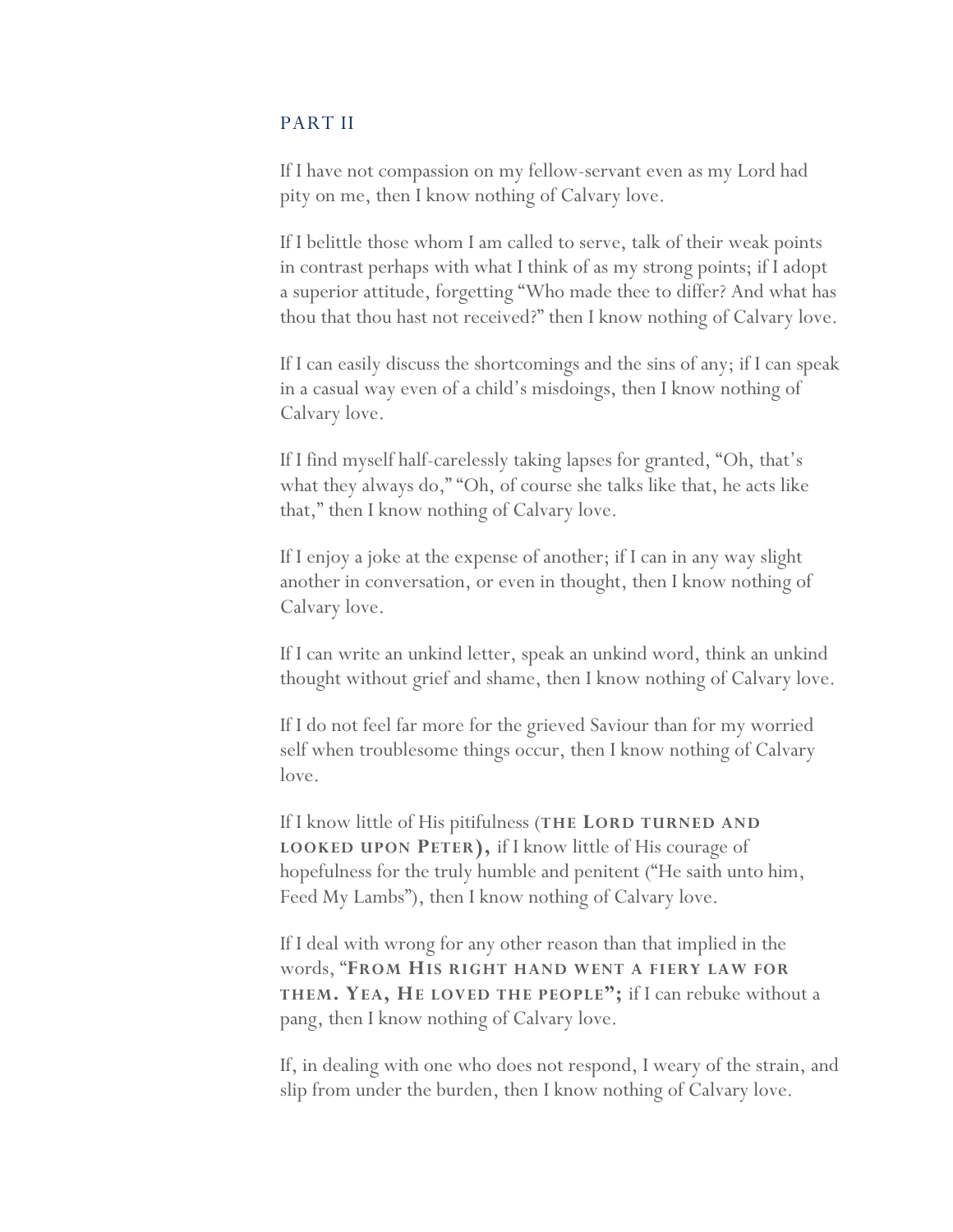If I cannot bear to be like the father who did not soften the rigors of the far country; if, in this sense, I refuse to allow the law of God (the way of transgressors is hard) to take effect, because of the distress it causes me to see that law in operation, then I know nothing of Calvary love.

If I am perturbed by the reproach and misunderstanding that may follow action taken for the good of souls for whom I must give account; if I cannot commit the matter and go on in peace and in silence, remembering Gethsemane and the Cross, then I know nothing of Calvary love.

If I cannot catch "the sound of noise of rain"\* long before the rain falls, and, going to some hilltop of the spirit, as near to my God as I can, have not faith to wait there with my face between my knees, though six times or sixty times I am told "there is nothing," till at last "there arises a little cloud out of the sea," then I know nothing of Calvary love.

\*1Kings 18:41

If my attitude be one of fear, not faith, about one who has disappointed me; if I say, "Just what I expected," if a fall occurs, then I know nothing of Calvary love.

If I do not look with eyes of hope on all in whom there is even a faint beginning, as our Lord did, when, just after His disciples had wrangled about which of them should be accounted the greatest, He softened His rebuke with those heart)melting words, "**YE ARE THEY WHICH HAVE CONTINUED WITH ME IN MY TEMPTATIONS,"** then I know nothing of Calvary love.

If I cast up a confessed, repented, and forsaken sin against another, and allow my remembrance of that sin to color my thinking and feed my suspicions, then I know nothing of Calvary love.

If I have not the patience of my Saviour with souls who grow slowly; if I know little of travail (a sharp and painful thing) till Christ be fully formed in them, then I know nothing of Calvary love.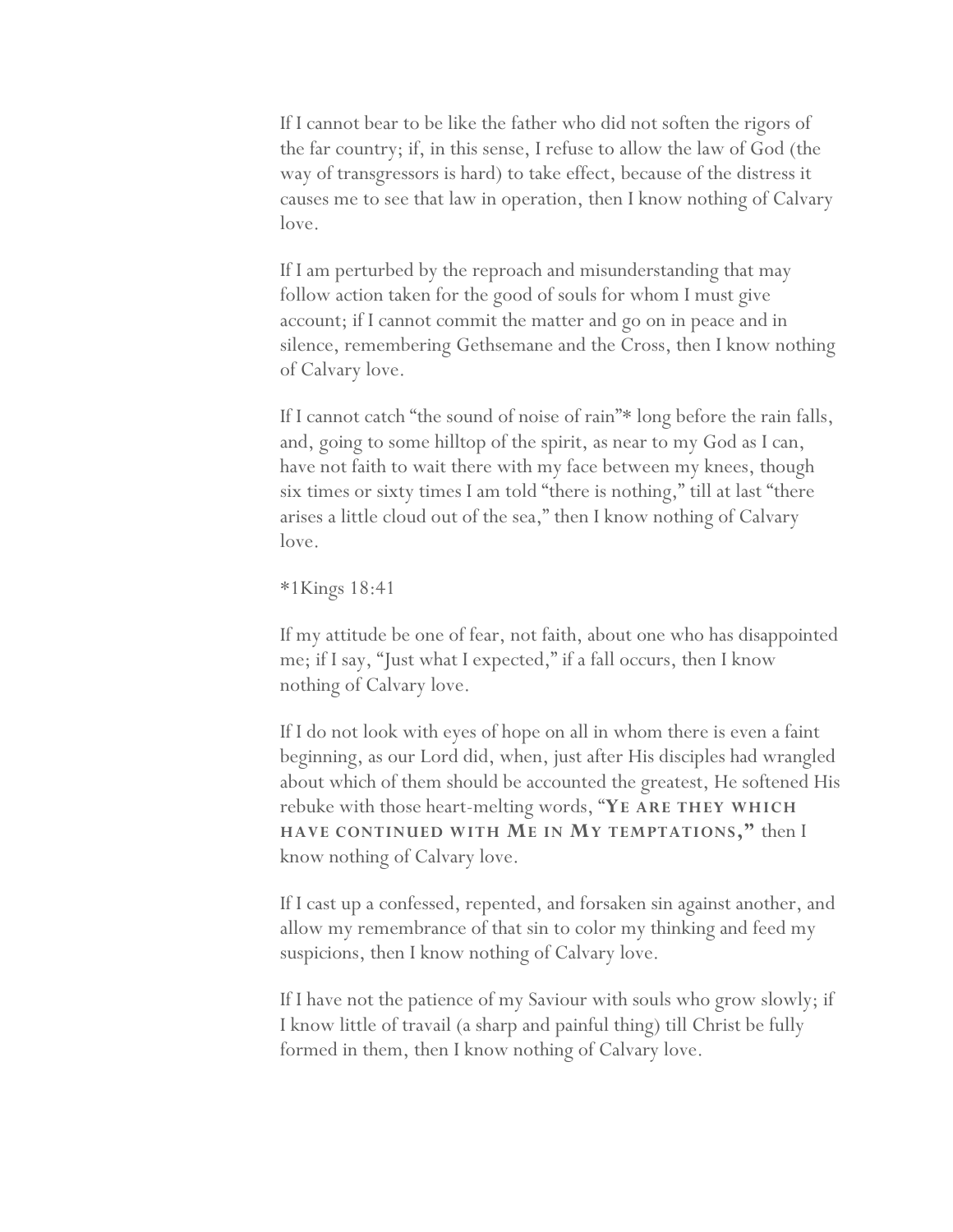If I sympathize weakly with weakness, and say to one who is turning back from the Cross, "Pity thyself"; if I refuse such a one the sympathy that braces and the brave and heartening word of comradeship, then I know nothing of Calvary love.

If I cannot keep silence over a disappointing soul (unless for the sake of that soul's good or for the good of others it be necessary to speak), then I know nothing of Calvary love.

If I can hurt another by speaking faithfully without much preparation of spirit, and without hurting myself far more than I hurt that other, then I know nothing of Calvary love.

If I am afraid to speak the truth, lest I lose affection, or lest the one concerned should say, "You do not understand," or because I fear to lose my reputation for kindness; if I put my own good name before the other's highest good, then I know nothing of Calvary love.

If I am content to heal a hurt slightly, saying "Peace, peace," where is no peace; if I forget the poignant word "Let love be without dissimulation" and blunt the edge of truth, speaking not right things but smooth things, then I know nothing of Calvary love.

If I fear to hold another to the highest goal because it is so much easier to avoid doing so, then I know nothing of Calvary love.

If I hold on to choices of any kind, just because they are my choice; if I give any room to my private likes and dislikes, then I know nothing of Calvary love.

If I put my own happiness before the well-being of the work entrusted to me; if, though I have this ministry and have received much mercy, I faint, then I know nothing of Calvary love.

If I am soft to myself and slide comfortably into the vice of self-pity and self-sympathy; if I do not by the grace of God practice fortitude, then I know nothing of Calvary love.

If I myself dominate myself, if my thoughts revolve round myself; if I am so occupied with myself I rarely have "a heart at leisure from itself," then I know nothing of Calvary love.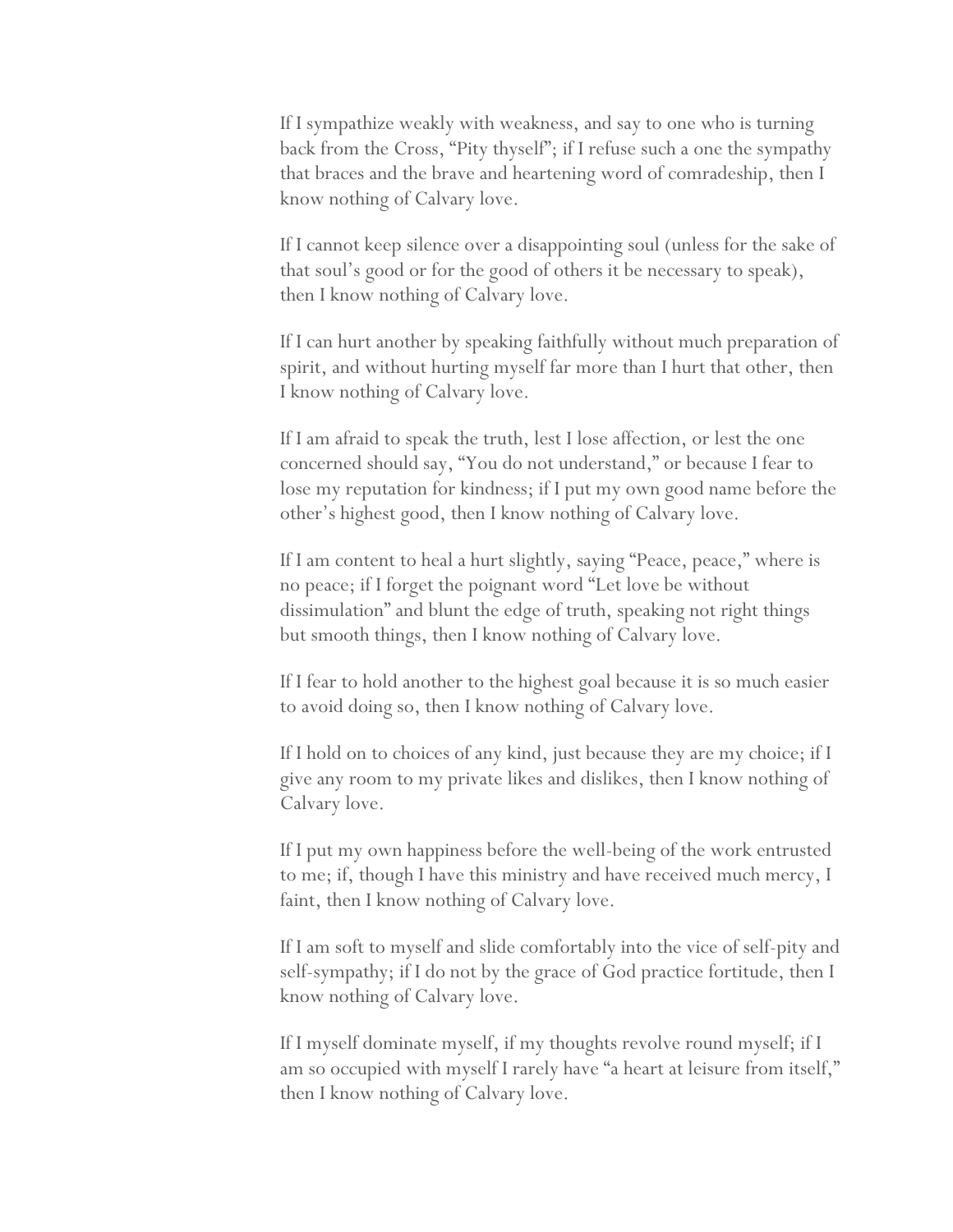IF, the moment I am conscious of the shadow of self crossing my threshold, I do not shut the door, and in the power of Him who works in us to will and to do, keep that door shut, then I know nothing of Calvary love.

If I cannot in honest happiness take the second place (or the twentieth); if I cannot take the first without making a fuss about my unworthiness, then I know nothing of Calvary love.

If, when I am able to discover something which has baffled others, I forget Him who revealeth the deep and secret things, and knoweth what is in the darkness and showeth it to us; if I forget that it was He who granted that ray of light to His most unworthy servant, then I know nothing of Calvary love.

If I cannot be at rest under the Unexplained, forgetting the word, "**AND BLESSED IS HE WHOSOEVER SHALL NOT BE OFFENDED IN ME:'** of if I can allow the least shadow of misunderstanding, then I know nothing of Calvary love.

If I do not give a friend "the benefit of the doubt," but put the worst construction instead of the best on what is said or done, then I know nothing of Calvary love.

If I take offense easily, if I am content to continue in a cool unfriendliness, though friendship be possible, then I know nothing of Calvary love.

If a sudden jar can cause me to speak an impatient, unloving word, then I know nothing of Calvary love.\*

\*For a cup brimful of sweet water cannot spill even one drop of bitter water however suddenly jolted.

If I feel injured when another lays to my charge things that I know not, forgetting that my Sinless Saviour trod this path to the end, then I know nothing of Calvary love.

If I feel bitterly towards those who condemn me, as it seems to me, unjustly, forgetting that if they knew me as I know myself they would condemn me much more, then I know nothing of Calvary love.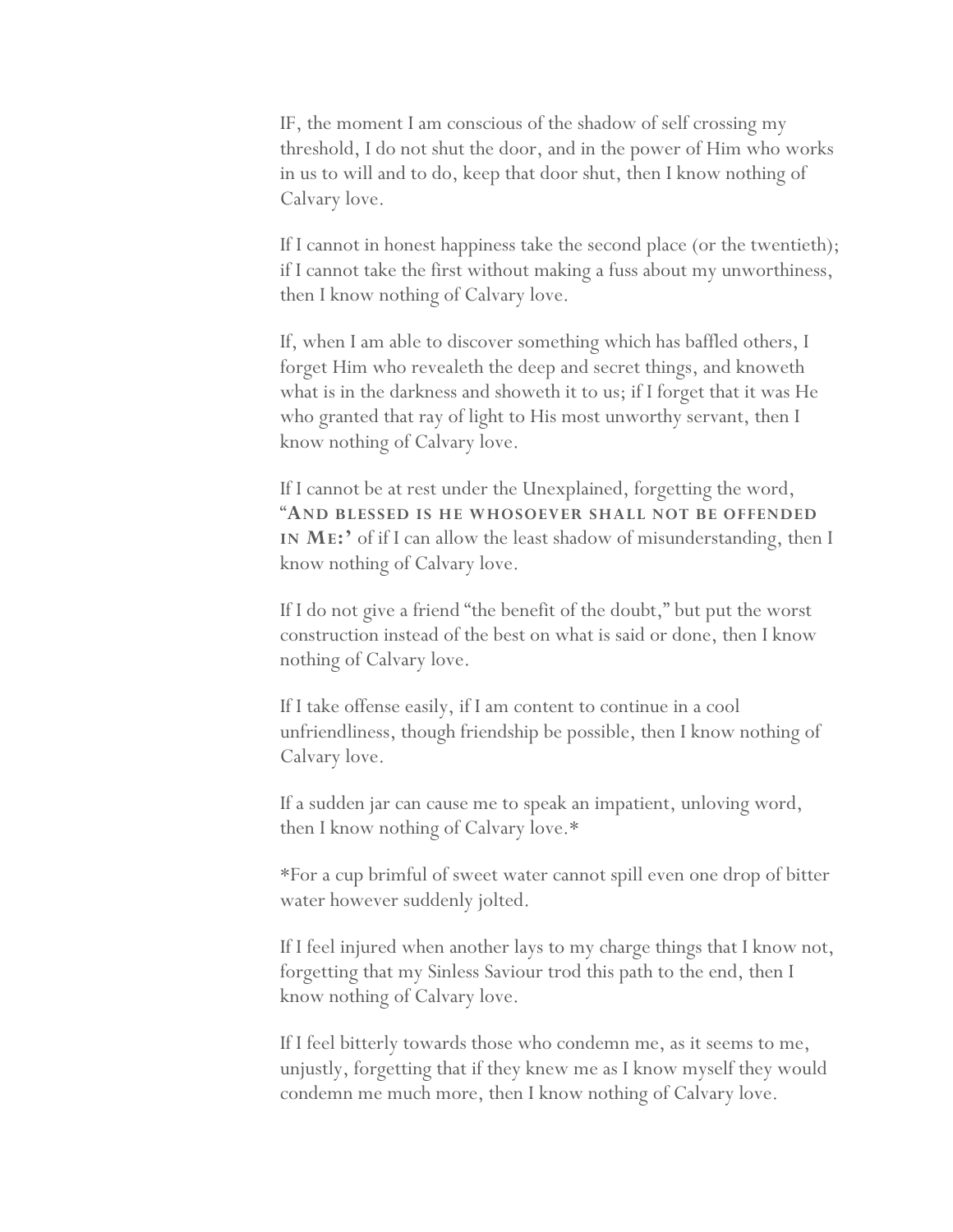If I say, "Yes, I forgive, but I cannot forget," as though the God who twice day washes all the sands on all the shores of all the world, could not wash such memories from my mind, then I know nothing of Calvary love.

If one whose help I greatly need appears to be as content to build in wood, hay, stubble, as in gold, silver, precious stones, and I hesitate to obey my light and do without that help because so few will understand, then, I know nothing of Calvary love.

If the care of a soul (or a community) be entrusted to me, and I consent to subject it to weakening influences, because the voice of the world – my immediate Christian world – fills my ears, then I know nothing of Calvary love.

If by doing some work which the undiscerning consider "not spiritual work" I can best help others, and I inwardly rebel, thinking it is the spiritual for which I crave, when in truth it is the interesting and exciting, then I know nothing of Calvary love.

If monotony tries me, and I cannot stand drudgery; if stupid people fret me and little ruffles set me on edge; if I make much of the trifles of life, then I know nothing of Calvary love.

If I am inconsiderate about the comfort of others, or their feelings, or even of their little weaknesses; if I am careless about their little hurts and miss opportunities to smooth their way; if I make the sweet running of household wheels more difficult to accomplish, then I know nothing of Calvary love.

If interruptions annoy me, and private cares make me impatient; if I shadow the souls about me because I myself am shadowed, then I know nothing of Calvary love.

If souls can suffer alongside, and I hardly know it, because the spirit of discernment is not in me, then I know nothing of Calvary love.

If there be any reserve in my giving to Him who so loved that He gave His Dearest for me; if there be a secret "but" in my prayer, "anything but that, Lord," then I know nothing of Calvary love.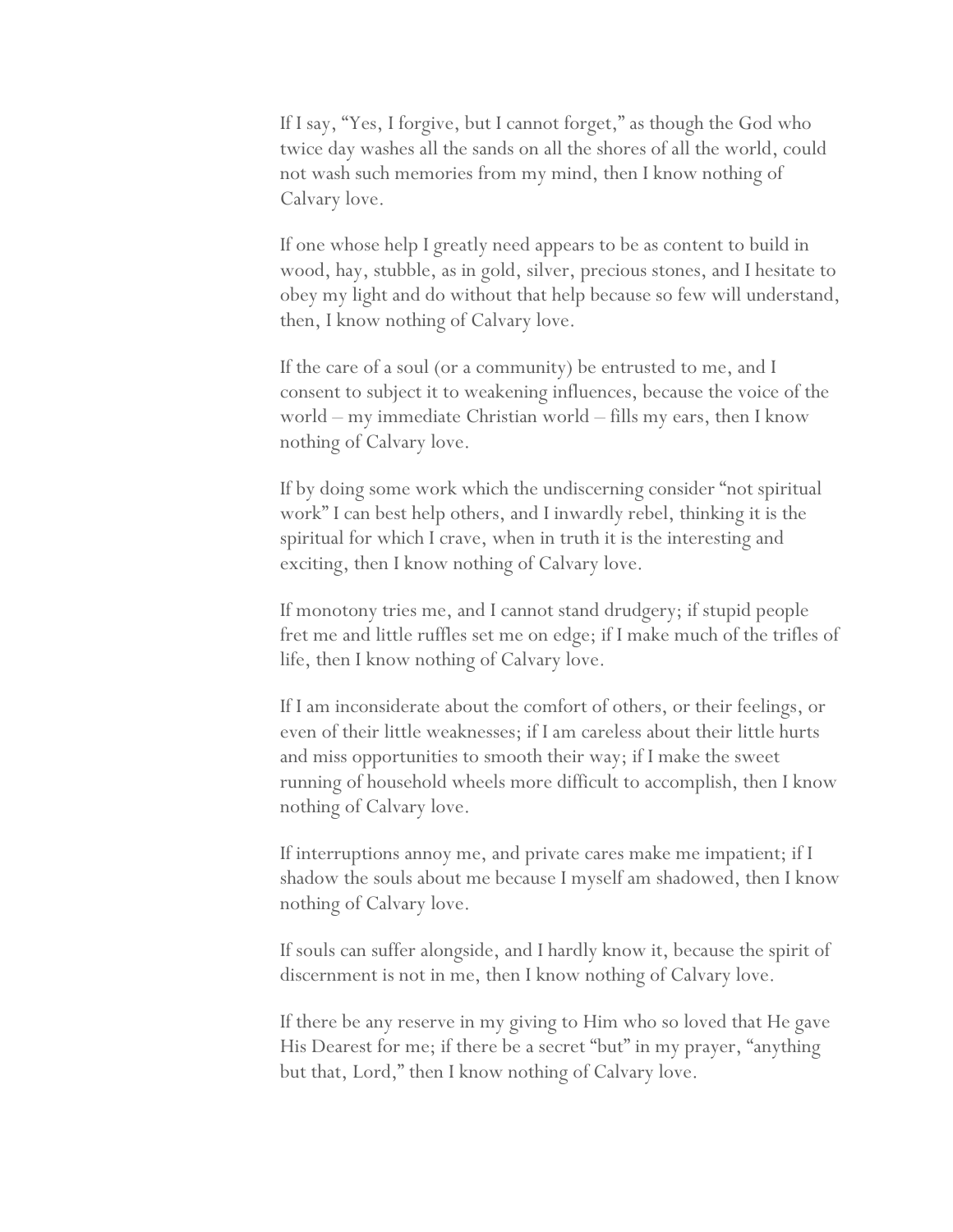If I become entangled in any "inordinate affection"; if things or places or people hold me back from obedience to my Lord, then I know nothing of Calvary love.

If something I am asked to do for another feels burdensome; if, yielding to an inward unwillingness, I avoid doing it, then I know nothing of Calvary love.

If the praise of man elates me and his blame depresses me; if I cannot rest under misunderstanding without defending myself; if I love to be loved more than to love, to be served more than to serve, then I know nothing of Calvary love.

If I crave hungrily to be used to show the way to liberty to a soul in bondage, instead of caring only that it is be delivered; if I nurse my disappointment when I fail, instead of asking that to another the word of release may be given, then I know nothing of Calvary love.

If I want to be known as the doer of something that has proved the right thing, or as the one who suggested that it should be done, then I know nothing of Calvary love.

If I do not forget about such a trifle as personal success, so that it never crosses my mind, or if it does, is never given a moment's room there; if the cup of spiritual flattery tastes sweet to me, then I know nothing of Calvary love.

If it be not simple and a natural thing to say, "Enviest thou for my sake? Would God that all the Lord's people were prophets," then I know nothing of Calvary love.

IF in the fellowship of service I seek to attach a friend to myself, so that others are caused to feel unwanted; if my friendships do not draw others deeper in, but are ungenerous (to myself, for myself), then I know nothing of Calvary love.

If I refuse to allow one who is dear to me to suffer for the sake of Christ, if I do not see such suffering as the greatest honor that can be offered to any follower of the Crucified, then I know nothing of Calvary love.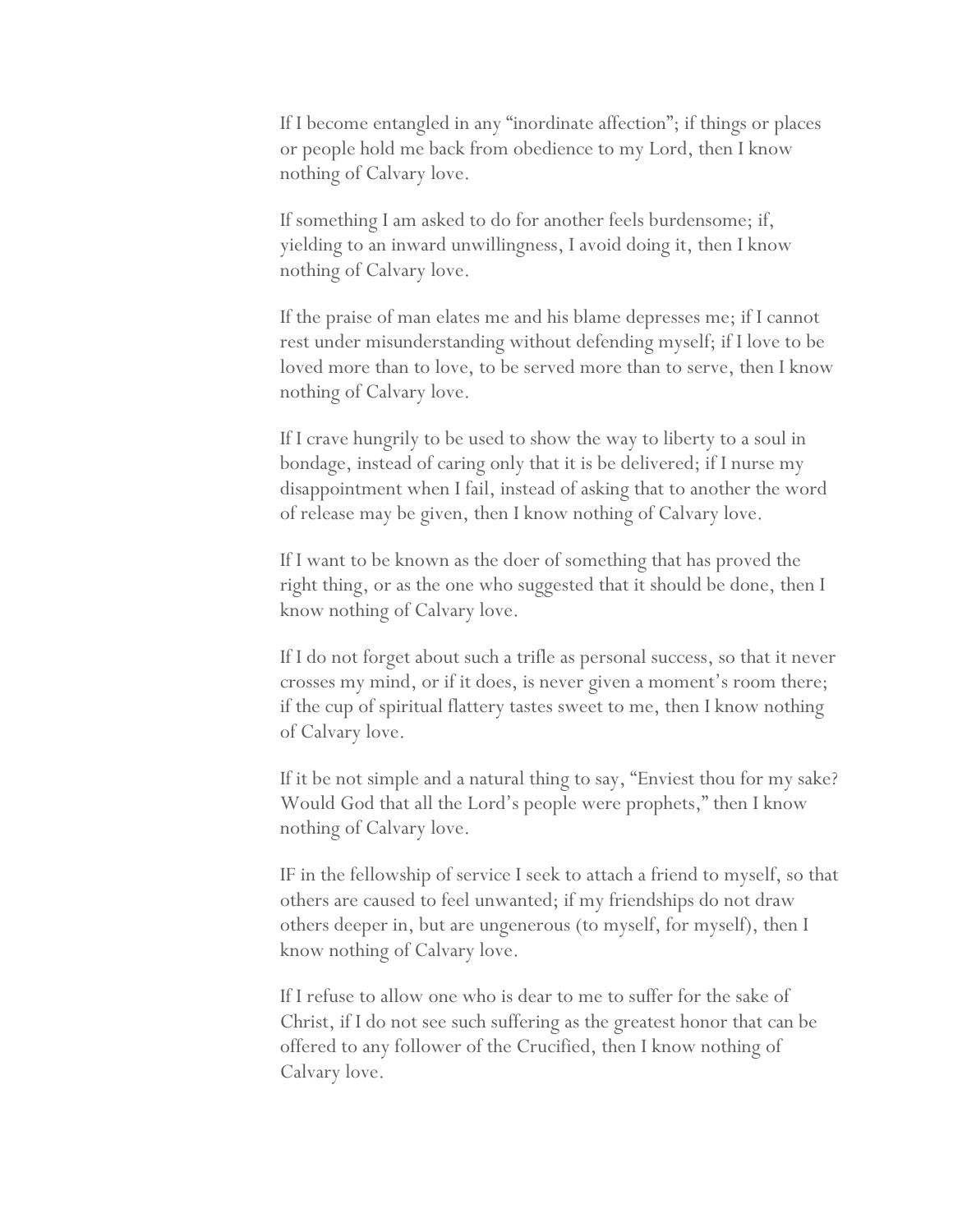If I slip into the place that can be filled by Christ alone, making myself the first necessity to a soul instead of leading it to fasten upon Him, then I know nothing of Calvary love.

If my interest in the work of others is cool; if I think in terms of my own special work; if the burdens of others are not my burdens too, and their joys mine, then I know nothing of Calvary love.

If, when an answer I did not expect comes to a prayer which I believed I truly meant, I shrink back from it; if the burden my Lord asks me to bear be not the burden of my heart's choice, and I fret inwardly and do not welcome His will, then I know nothing of Calvary love.

If I avoid being "ploughed under," with all that such ploughing entails of rough handling, isolation, uncongenial situations, strange tests, then I know nothing of Calvary love.

If I wonder why something trying is allowed, and press for prayer that it may be removed; if I cannot be trusted with any disappointment, and cannot go on in peace under any mystery, then I know nothing of Calvary love.

If I make much of anything appointed, magnify it secretly to myself or insidiously to others; if I let them think it "hard," if I look back longingly upon what used to be, and linger among the byways of memory, so that my power to help is weakened, then I know nothing of Calvary love.

If the love that "alone maketh light of every heavy thing, and beareth evenly every uneven thing" is not my heart's desire, then I know nothing of Calvary love.

If I refuse to be a corn of wheat that falls into the ground and dies ("is separated from all in which it lived before"), then I know nothing of Calvary love.

If I ask to be delivered from trial rather than for deliverance out of it, to the praise of His glory; if I forget that the way of the Cross leads to the Cross and not to a bank of flowers; if I regulate my life on these lines, or even unconsciously my thinking, so that I am surprised when the way is rough, and think it strange, though the word is, "**THINK IT**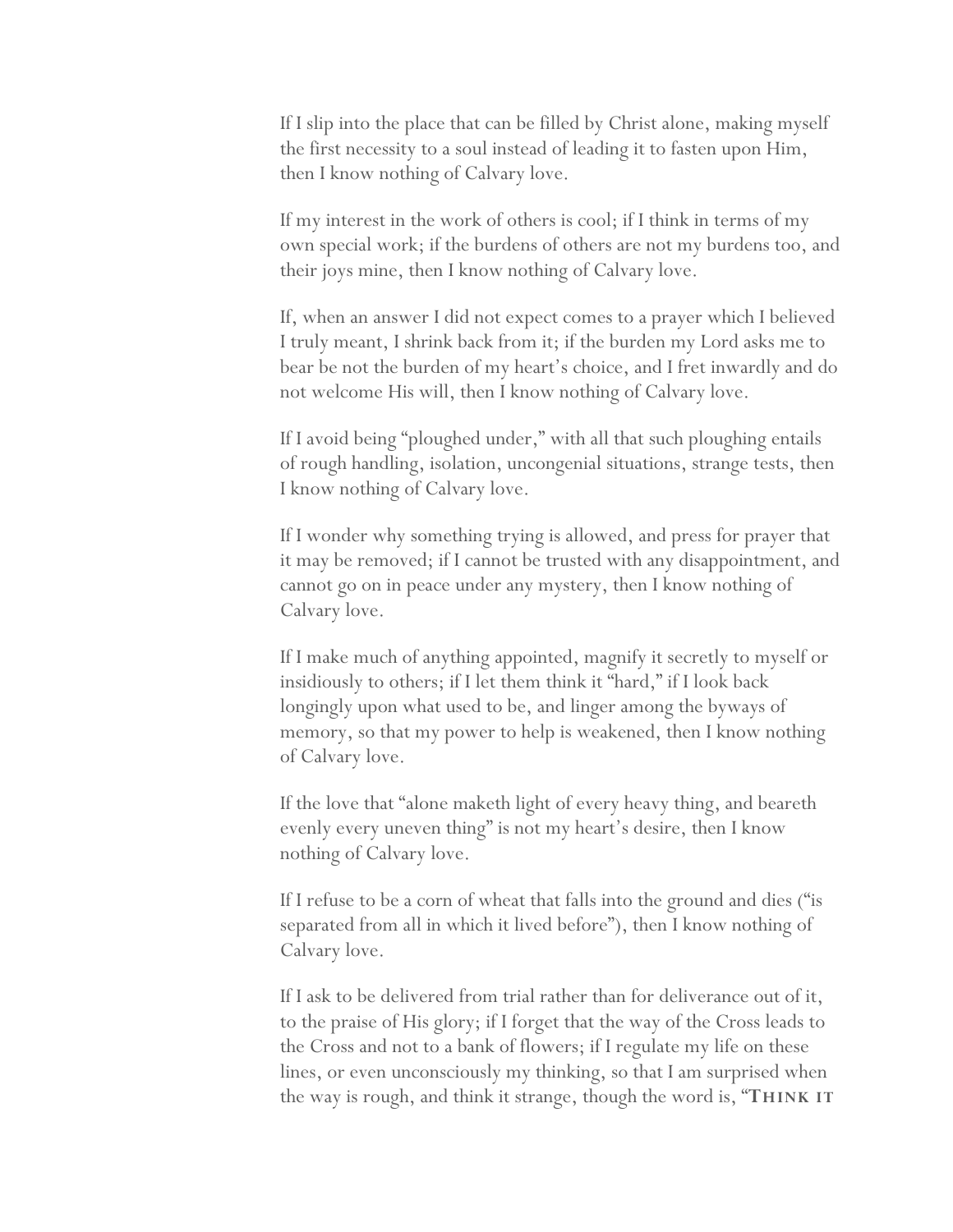**NOT STRANGE," "COUNT IT ALL JOY,"** then I know nothing of Calvary love.

If the ultimate, the hardest, cannot be asked of me; if my fellows hesitate to ask it and turn to someone else, then I know nothing of Calvary love.

If I covet any place on earth but the dust at the foot of the Cross, then I know nothing of Calvary love.

**THAT WHICH I KNOW NOT, TEACH THOU ME, O LORD, MY GOD.**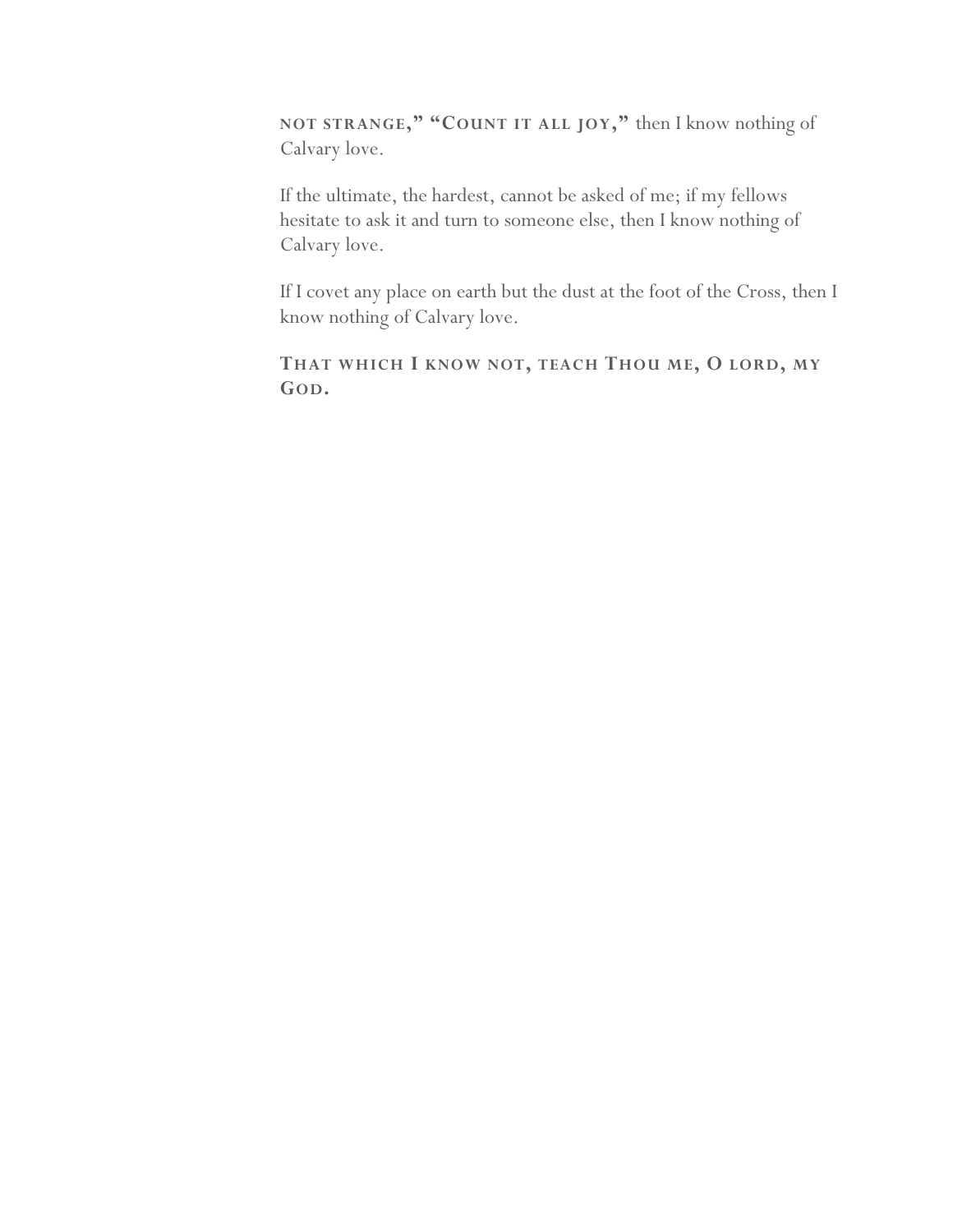### PART III

1

I have felt these words scorching to write, but it is borne upon me that, in spite of all our hymns and prayers ( so many of them for love), it is possible to be content with the shallows of love, if indeed such shallows should be called love at all.

(Perhaps prayer often needs to be followed by a little pause, that we may have time to open our hearts to that for which we have prayed. We often rush from prayer to prayer without waiting for the word within, which says, "I have heard you, My child.")

The more we ponder our Lord's words about love, and the burning words the Spirit gave to His followers to write, the more acutely do we feel our deadly lack.

The Searchlight of the Spirit exposes us to ourselves, and such a discovery leaves us appalled. How can even He who is the God of all patience have patience with us? Like Job we abhor ourselves and repent in dust and ashes.

But the light is not turned upon us to rob us of our hope. There is a lifting up. If only we desire to be purged from self with its entangling nets, its subtleties, its disguises (falsehoods truly), its facile showing of brass for gold, as the Tamil says; if, hating unlove from the ground of the heart, we cry to be delivered, then our God will be to us a God of deliverances.

# 2

No vision of the night can show, no word declare, with what longings of love Divine love waits till the heart, all weary and sick of itself, turns to its lord and says, "Take full possession." There is no need to plead that the love of God shall fill our heart as though He were unwilling to fill us: He is willing as light is willing to flood a room that is opened to its brightness; willing as water is willing to flow into an emptied channel. Love is pressing round us on all sides like air. Cease to resist, and instantly love takes possession. As the  $15<sup>th</sup>$  century poem **QUIA AMORE LANGUES** says,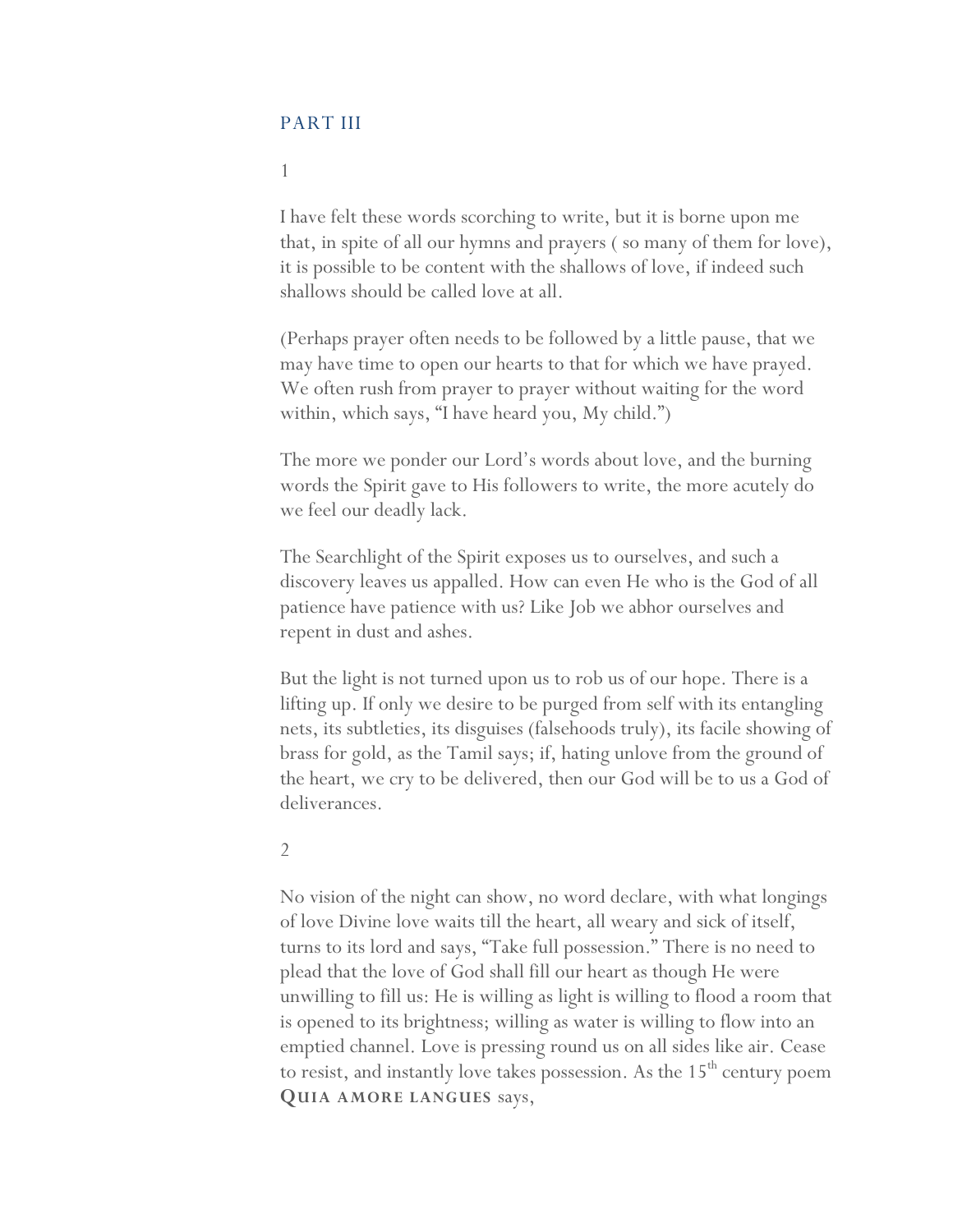#### **LONG AND LOVE THOU NEVER SO HIGH,**

#### **MY LOVE IS MORE THAN THINE MAY BE.**

More, far more. For as His abundance of pardon passes our power to tell it, so does His abundance of love: it is far as the East is from the West, as high as the heaven is above the earth. But words fail. Love soars above them all.

To look at ourselves leads to despair. Thank God, the Blood cleanseth.

**IF THOU BE FOUL, I SHALL MAKE THEE CLEAN,** 

**IF THOU BE SICK, I SHALL HEAL THEE,** 

#### **FOUNDEST THOU EVER LOVE SO REAL?**

Never, Lord, never.

3

Sometimes, when we are distressed by past failure and tormented by fear of failure in the future should we again set our faces toward Jerusalem, nothing helps so much as to give some familiar scripture time to enter into us and become part of our being. The words "Grace for grace" have been a help to me since I read in a little old book of Bishop Moule's something that opened their meaning. (Till then I had not understood them.)

He says "for" means simply **INSTEAD:** "The image is of a perpetual succession of supply; a displacement ever going on; ceaseless changes of need and demand.

"The picture before us is as of a river. Stand on its banks, and contemplate the flow of waters. A minutes passes, and another. Is it the same stream still? Yes. But is it the same water? No. The liquid mass that passed you a few seconds ago fills now another section of the channel; new water has displaced it, or if you please replaced it; **WATER INSTEAD OF WATER.** And so hour by hour, and year by year, and century by century, the process holds; one stream, other waters, living, not stagnant, because always in the great identity there is perpetual exchange. Grace takes the place of grace (and love takes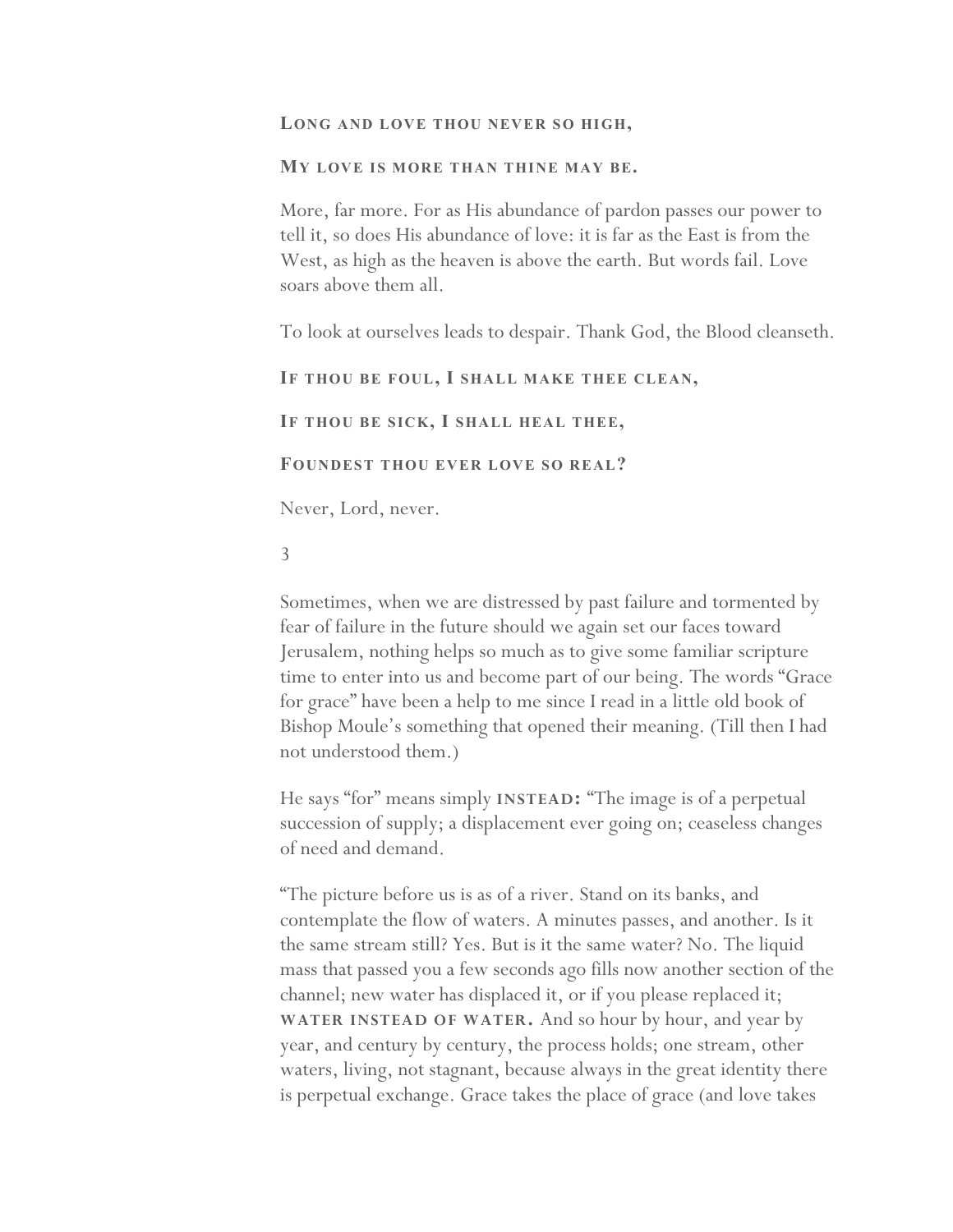the place of love); ever new, ever old, ever the same, ever fresh and young, for hour by hour, for year by year, through Christ."

# 4

There is no force strong enough to hold us together as a company, and animate all our doings, but his one force of Love; and so there is a constant attack upon the love without which we are sounding brass and tinkling cymbal.

That explains why every now and then those who want to live the life of love seem to be constrained to seek the searchings and the cleansing of the Spirit of God, first (it has happened so) in the secret of our own hearts, and then together; and we know how graciously God has answered us, so that, though our word must always be, "not as though I had already attained," we do, by His enabling, press onward.

There is another reason why the adversary attacks love. It is this:

Far out on our uttermost rim a thing may occur which is the reflection , so to speak, of something that was nourished in the heart of one who is in the very center. I have often known it to be so. Perhaps, it was never expressed in act or word, the eye did not see it, the ear did not hear it. But spiritual influences move where sight and hearing have no place; and unlove in any one of us, or even an absence of the quality of love of which we have been thinking, is enough to cause the slow stain to spread till it reaches some soul in a moment of its weakness. And irreparable harm may result.

O Lord, forgive: Thy property is always to have mercy. Give me the comfort of Thy help again. Let it be Thy pleasure to deliver me, O Lord my God.

# 5

The way of love is never the easy way. If our hearts be set on walking in that way we must be prepared to suffer. "It was the way the Master went; should not the servant tread it still?" It is possible that we may be enclosed in circumstances which drain natural love, till we feel as dry as grass on an Indian hillside under a burning sun.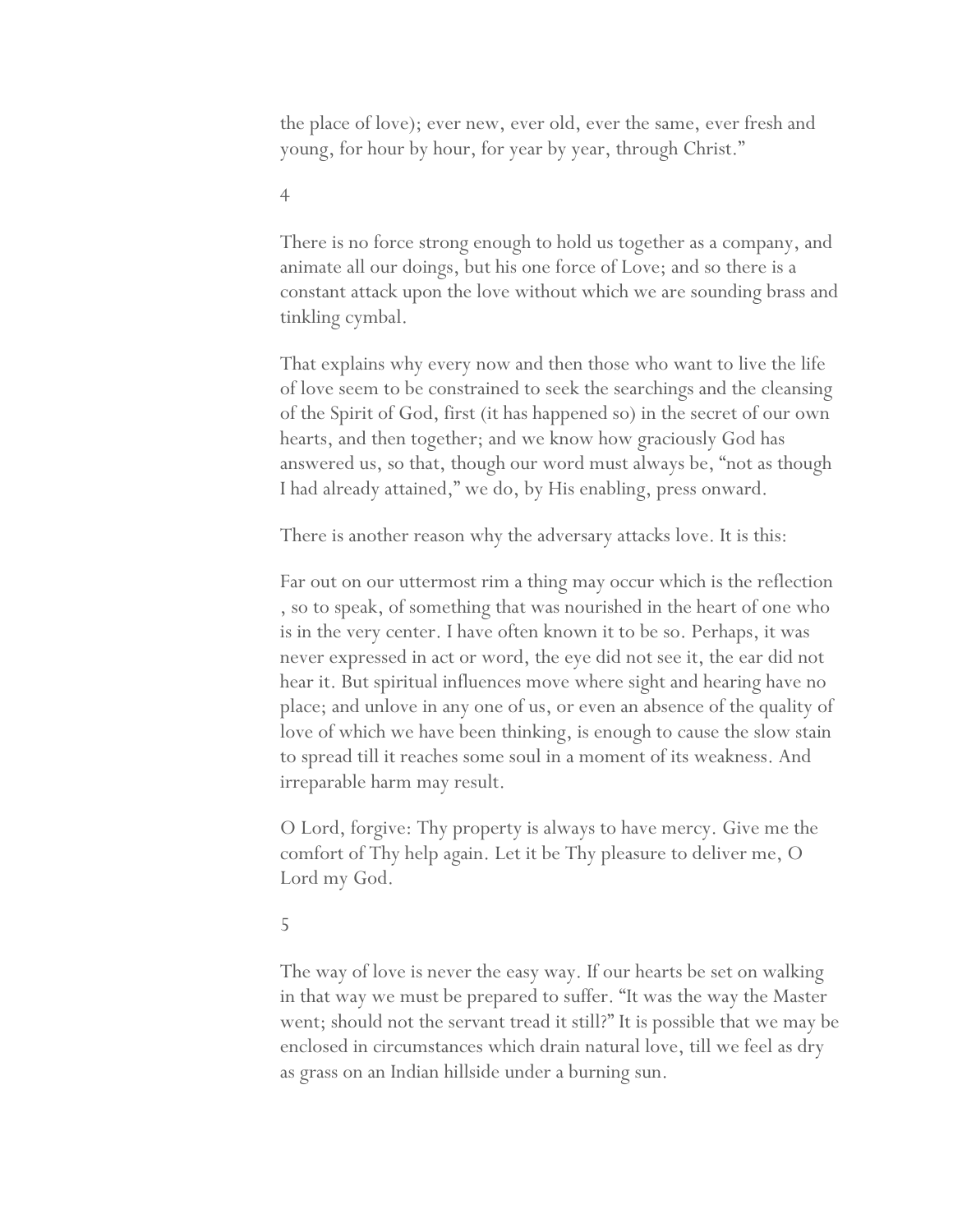We have toiled for someone dear to us, but never knew it as toil. We have poured out stores of health never to be recovered, but did not know it, nor would we have cared if we had known it, so dearly did we love. And all our hope was that the one so cherished would become a minister to others. But it was not so.

And then unwillingly we become aware of a strange unresponsiveness in the one for whom nothing had seemed too much to do, of a coldness that chilled, a hardness that pushed away as with hard hands the heart that had almost broken to save that life from destruction.

Then (but only those who have gone through such a bereft hour will understand) a fear worse than any pain has us in its grip: is the love of the years slipping from us? "Father, forgive them, for they know not what they do" – is that fading from our memory? "Love never faileth" – is love failing now? Shall we find ourselves meeting lovelessness with lovelessness?

In such an hour a poem, now many years old, that expressed a desperate prayer, burned into words:

**DEEP UNTO DEEP, O LORD,** 

**CRIETH IN ME,** 

**GATHERING STRENGTH, I COME,** 

**LORD, UNTO THEE.** 

**JESUS OF CALVARY,** 

**SMITTEN FOR ME,** 

**ASK WHAT THOU WILT, BUT GIVE**

**LOVE TO ME.** 

Yes, ask what Thou wilt, any hopes any joys of human affection, any rewards of love, but let not love depart. Nothing ordinary is equal to this new call; nothing in me suffices for this. O Lord of Love and Lord of Pain, abound in me in love: Love through me, Love of God.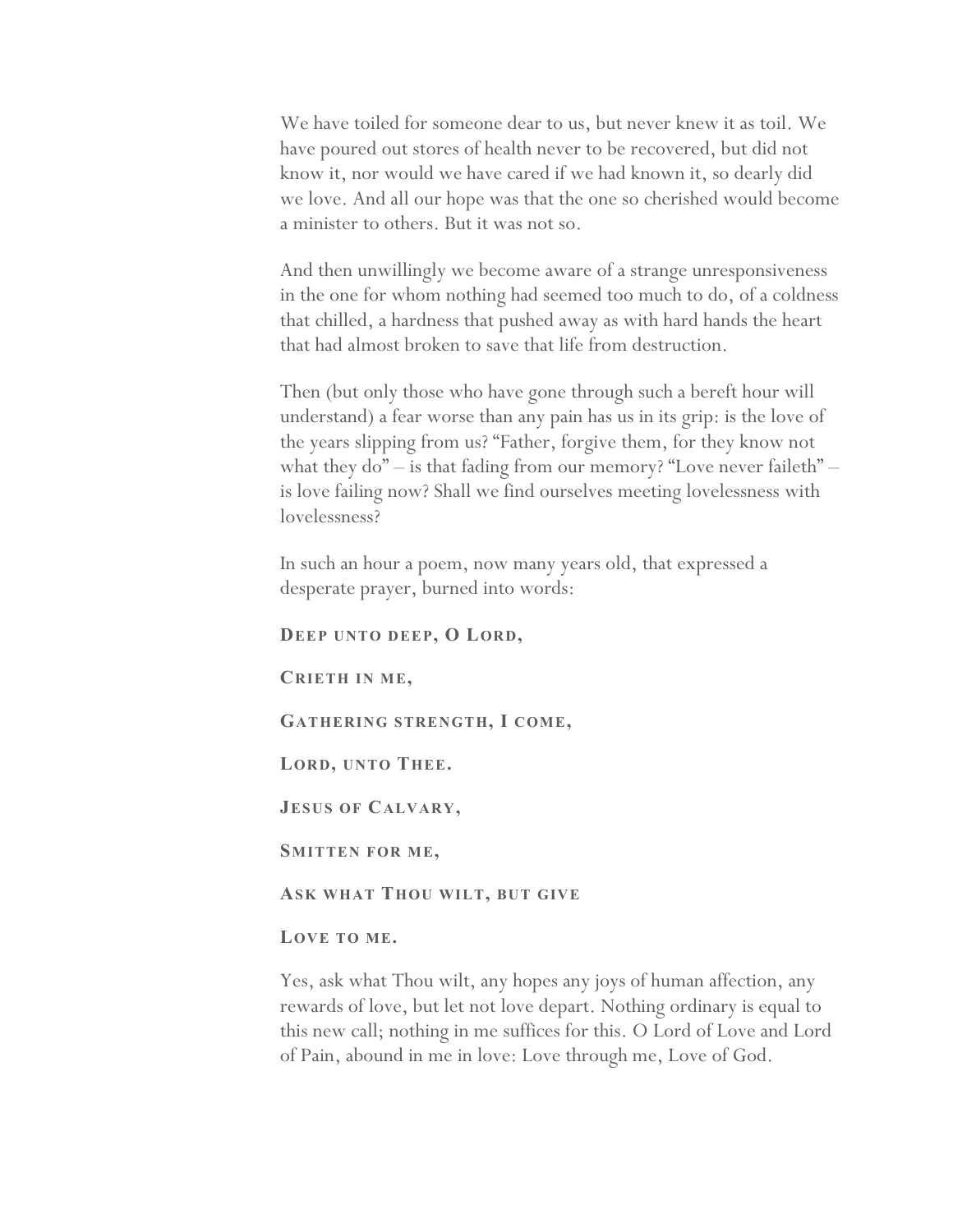Our dear Lord listens to the prayer that goes not out of feigned lips, and it is written for our comfort that he causes those who love Him to inherit substance, the wonderful "substance" that is "grace instead of grace," the perpetual gift of His fullness. This grace is no mere "impersonal substance," but God working in us, the Lord in action in our very springs of thought and will. God is Love; so, for us, Love is this blessed "Substance" that the children of the Father are caused to inherit.

It is the river's word again. The empty river-bed "inherits" the water that pours through it from the heights; it does not create that water, it only receives it, and its treasuries are filled, its pools overflow for the blessing and refreshment of the land. It is so with us; our treasuries of time, our years with all their months, weeks, days, hours, minutes, are filled with the flowing treasure of love that we may help others. Who could have thought of such joy for us but He whose name is Love? Now unto Him that is able to do exceeding abundantly above all that we ask or think, according to the power that worketh in us, unto Him be glory.

# 7

Let us end on a very simple note: Let us listen to simple words; our Lord speak simply: "Trust Me, My child," He says. "Trust Me with a humbler heart and a fuller abandon to My will than ever thou didst before. Trust Me to pour My love through thee, as minute succeeds minute. And if thou shouldst be conscious of anything hindering that flow, do not hurt My love by going away from Me in discouragement, for nothing can hurt so much as that. Draw all the closer to Me; come, flee unto Me to hide thee, even from thyself. Tell Me about the trouble. Trust Me to turn My hand upon thee and thoroughly to remove the boulder that has choked they river-bed, and take away all the sand that has silted up the channel. I will not leave thee until I have done that which I have spoken to thee of. I will perfect that which concerneth thee. Fear thou not, O child of My love; fear not."

And now…to gather all in one page:

**BELOVED, LET US LOVE.**